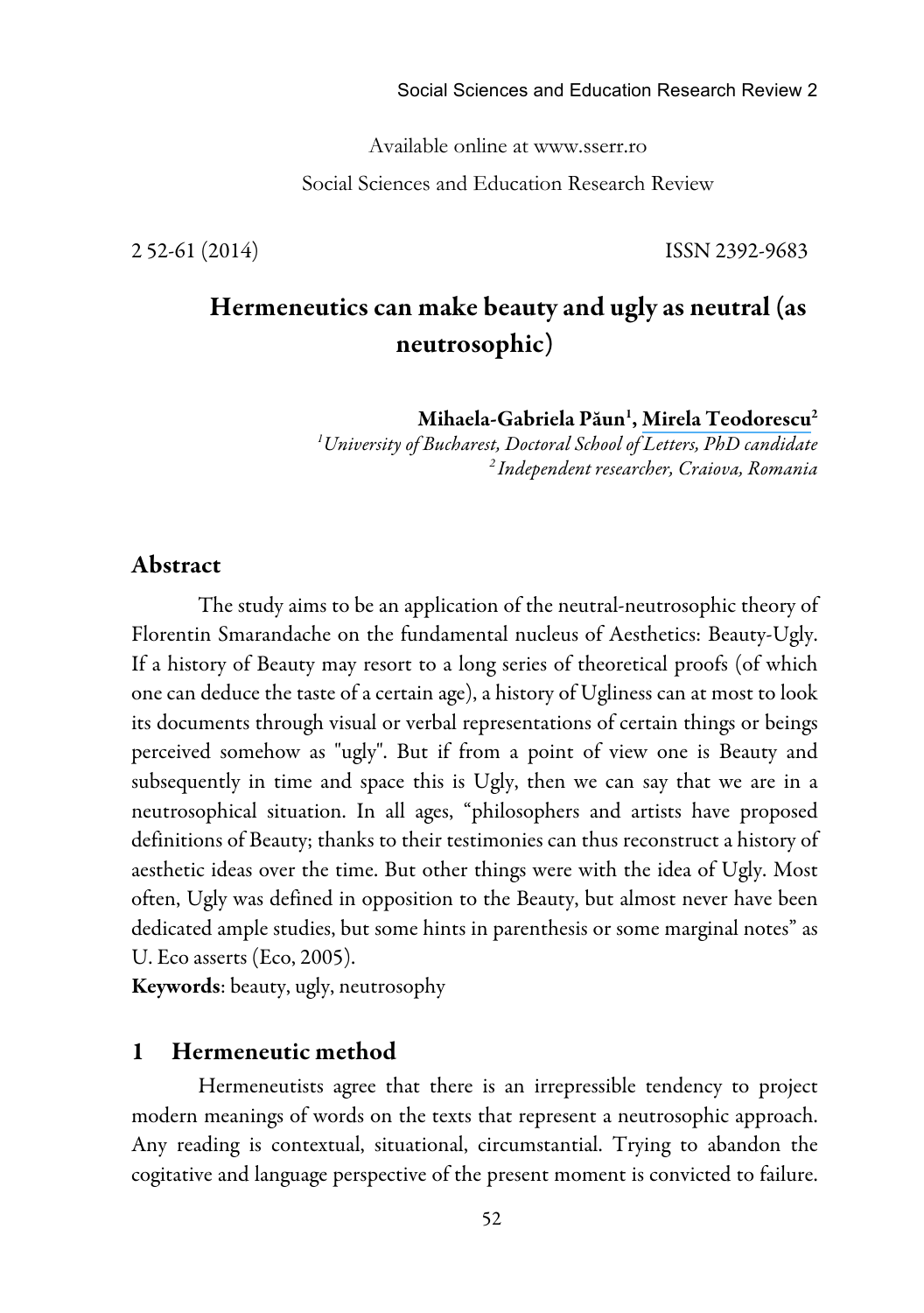The hermeneutist cannot entirely escape from the condition of present time being. A cogitative and language horizon allows every reading. Heidegger believes that the text must be interpreted within the hermeneutical horizon of the moment of its production. The interpreter's limit is the author quality. Once written, the work refuses whoever produced it, and it isolates and wrongs him. The author will never provide the best interpretation of his own work, if such an interpretation is there somehow. The author does not have a right of interpretation derived from the right he has previously had to write. When ending the work, he loses his power over the product. As interpretation, the work exceeds the authorial jurisdiction. The work is for the author, as for any other hermeneutist, a closed shop. Leaving the room, the producer of the speech loses, without ever having it, the key to interpretation. "A work dies not when it is not read for a while in order to find the best foundation. A work dies only when the internal interpretability, as a message reserve, is finished. The work dies when it no longer speaks to us. Dead works are cold stars" (Smarandache & Vladutescu, 2014).

Neutrosophy as an analytical study, it is related to multiple-valued logic because at one moment one shows that a statement <A> was proved true by a philosopher X whereas latter another philosopher Y proved the opposite statement <Anti-A> was true. Therefore, both <A> and <Anti-A> were true. {Whence one can deduce that both <A> and <Anti-A> could be false.} Even more, using a neutrosophic interpretation, one could say that other ideas in between <A> and <Anti-A> and related to them, noted by <Neut-A>, could be true as well. This relates to dialetheism, which says that some contradictions are true, to paraconsistent logic, to intuitionistic logic, till neutrosophic logic (where <A>, <Anti-A>, and ideas in between them belonging to <Neut-A> could all be true or partially true) (Smarandache, 2005). In this manner can be treated the Beauty and the Ugly in arts. Neutrosophy is the appropriate theory for the valuea belonging arts.

Hermeneutics of Hermeneutics: An idea <A>, by interpretation, is generalized, is particularized, is commented, is filtered, eventually distorted to <A1> different from <A>, to <A2> different from <A>, and so on. Everybody understands what he wants, according to his level of knowledge, his soul, and hisinterest. <A> is viewed as <Non-A> and even <Anti-A> at some degree (illdefined). But all deformed versions of this idea syncretize in an <A> way.

Idealists were so formal, empiricists so informal. Neutrosophy is both. Neutrosophy as a new science must introduce something new as investigation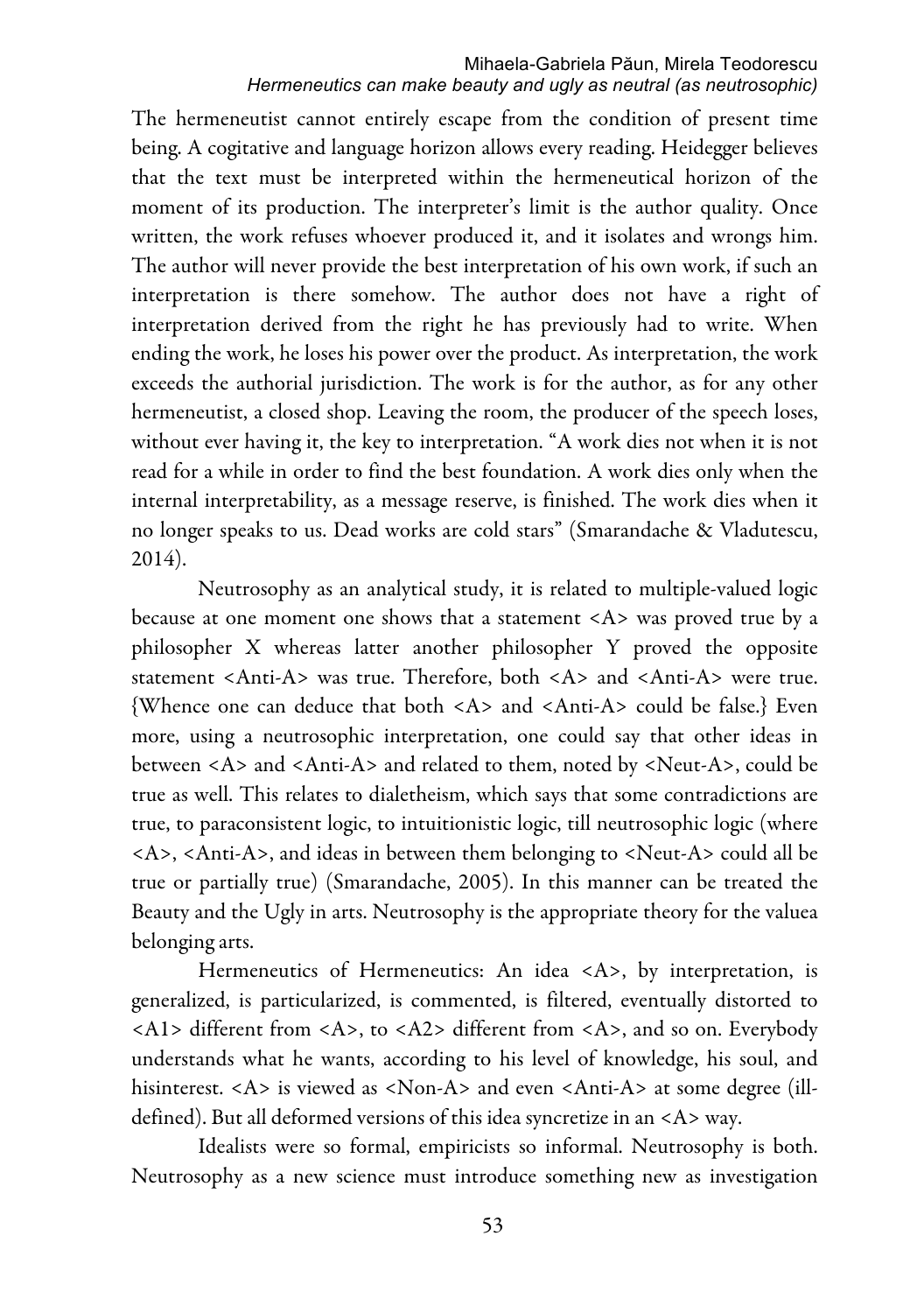approach, it can also be seen and interpreted as: new approach to philosophy; philosophy of philosophies; non-philosophy; super-philosophy; neophilosophy; God and Devil of the philosophy; metaphilosophy, macro-philosophy; New World Order in philosophy; paradox of philosophy and philosophy of the paradox; thought of thought; showing the philosophy's perfection and imperfection simultaneously; paradox within/from paradox: there are infinitely many; world's enigma; nature's essence; enigma of the world; any substance ultimately has a neutrosophic attribute; life without paradox would be monotonous and boring, linear; paradoxist intuition is a high level of awareness; postmodernist; an algebraic, physical and chemical philosophy; consistent with its inconsistence- everything that belongs to social existence.

Very consistent are the statement related to life and death, no place to any other comment: "The Ultimate Paradox: Living is the process of dying. Reciprocally: Death of one is the process of somebody else's life [an animal eating another one]" (Smarandache, 2005). Pertinent and palpable entities and constituted of doubtful, invisible, uncertain items, and however real. "Our visible world is composed of a totality of invisible particles. Things with mass result from atoms with quasi-null mass. Infinity is formed of finite part(icle)s" (Smarandache, 2005).

Solomon Marcus, a reputed mathematrician perceived the frequent presence of paradoxes, "The paradox invaded all activity's fields, all scientific and artistic disciplines. It is not a marginal phenomenon anymore, but in the heart of the act and the human thought" (Smarandache, 2005; apud Marcus, 1984). S. Marcus felt the necessity of a science to govern all these paradoxes, "Outside the paradox we are not able to understand the world. We have to learn to identify the paradox in its stages of an extraordinary diversity, to discover its functional mechanisms for incarcerating and controlling it, and possibly manipulating it in order not to be ourselves manipulated by this" (Smarandache, 2005; apud Marcus, 1984). The paradox had a quickly evolution in our existence, "If not long ago the paradox was considered a symptom of a pathological state, in the last decades it is more frequent an opposite facet of paradox: that of a healthy, normal state" (Smarandache, 2005; apud Marcus, 1984).

# 2 Ways of Beauty and Ways of Ugly

The theme of Beauty was developed by Socrates and Plato. First, according to the testimony of Xenophon's from Memorabilia (on the veracity of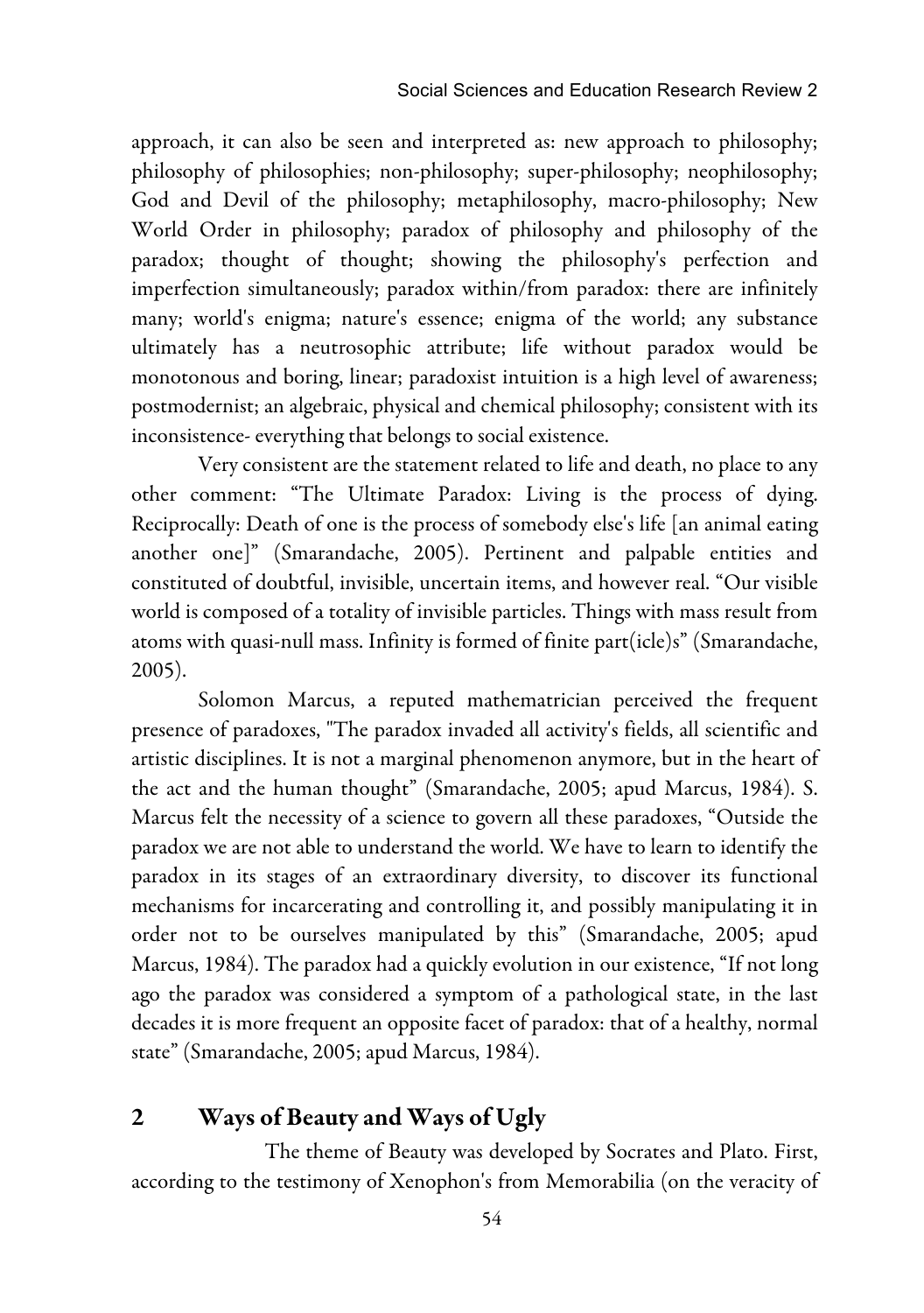### *Hermeneutics can make beauty and ugly as neutral (as neutrosophic)*

which today hovers some doubts, as author's sectarianism), seems to have followed the legitimation, conceptual, of artistic practice, through distinction between at least three different aesthetic categories: Ideal Beauty representing the nature by assembling of its parts; Spiritual Beauty that expresses the soul through the eyes (as in the sculptures of Praxiteles, over which he colored stone eyes of the characters to make them look even true) and Useful Beauty, meaning functional. More Complex is Plato's view, from which will arise the two most important concepts about Beauty developed over the centuries: Beauty as harmony and proportion of the parts (with roots in Pythagoras' thinking) and Beauty as shine, as depicts it in Phaedrus, idea that will influence the Neoplatonic's thinking. "It is true that, says Umberto Eco, for the first Pythagoreans, the harmony consists of in opposition not only between odd and even, but also between limited and unlimited, unity and plurality, right and left, male and female, square and rectangle, straight line and curved line and so on", but it seems that for Pythagoras and his direct disciples, "in the opposition between two contraries, only one element is perfection: odd, the straight line and the square are always good and beautiful, the reverse realities representing the error, evil and disharmony" (Eco, 2005). It will be different the solution proposed by Heraclitus: if there are contradictory elements in the universe, realities that seem to not be able to reconcile, such as unity and plurality, love and hate, peace and war, calmness and movement, then harmony between these opposites will not be achieved by canceling one of them, on the contrary, leaving both of them to live in constant tension, we should say, they would induce a state of uncertainty, the neutrosophy. Harmony does not mean absence, but the balance of contrasts. Pythagoreans of the next generation, who lived between the V and IV B.C., like Philolaus and Architas will take these suggestions and will incorporate them into the body of their doctrine. "So, take birth the idea of a balance between two opposing entities which neutralize each other, notes Umberto Eco, a polarity between two contradictory aspects that become harmonic only because enter in conflict, generating thus, if they are implemented on visual plane, a symmetry" (Eco, 2005).

We call good also what is in accordance with an ideal principle that means pain, such as be the glorious death of a hero, the devotion of that one who cares a leper, parent sacrifice who gives his life to save his son ... In this cases we recognize that that thing is good, but because of selfishness or fear, we did not want to be involved in an analogous experience. We recognize that as a good thing, but as the good of others, that we look with a certain detachment, even if with emotion, no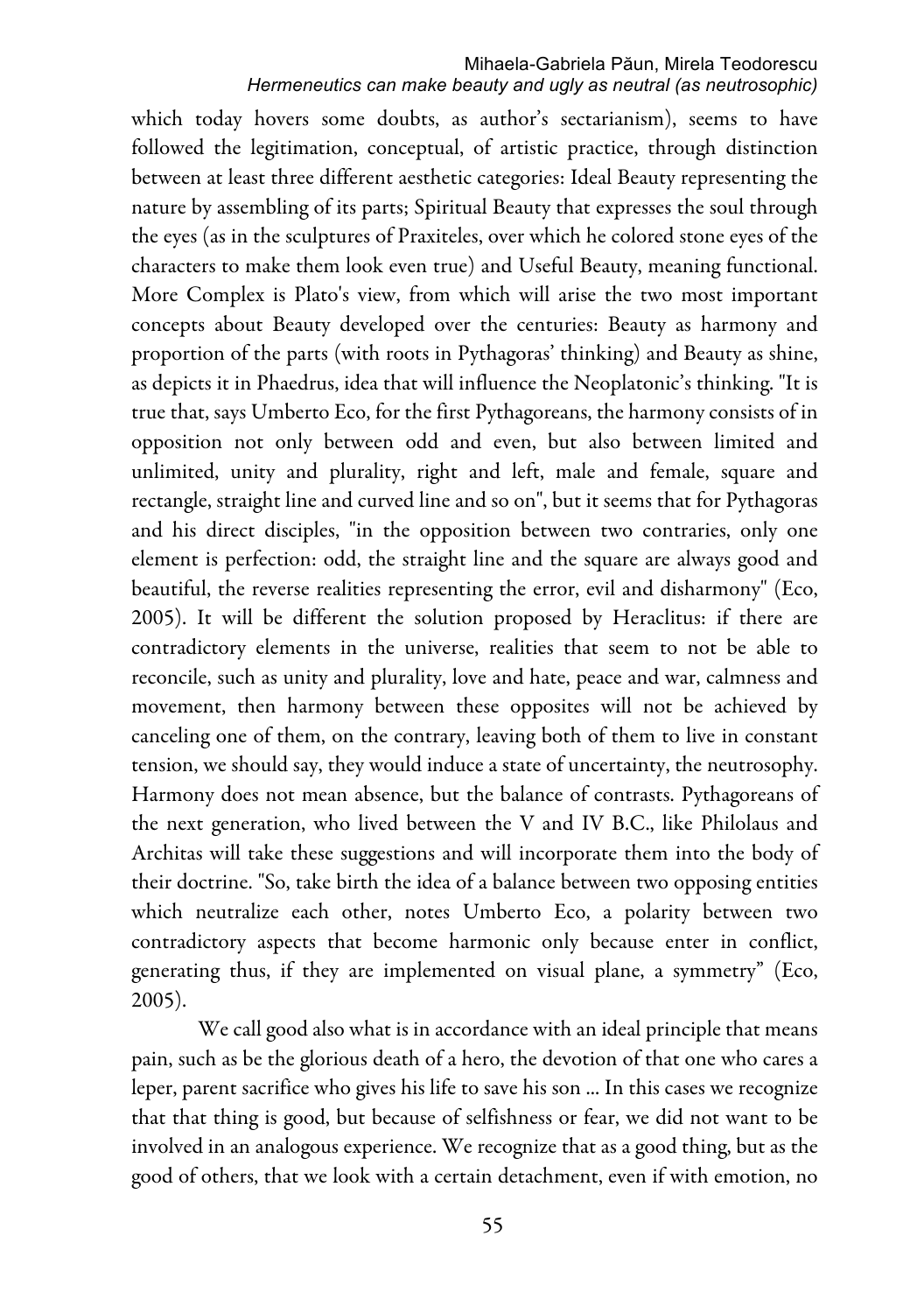desire to feel dragged. Often, to indicate full of noble acts, which we admire rather than perpetrated them, we talk about "beautiful facts".

Beautiful as graceful, cute, or sublime, wonderful, gorgeous, and other expressions of the sort, is an adjective that we often use to describe something that we like. It seems that, in this respect, what is beautiful coincides with what is good, and indeed in different historical epochs were set very close connections between Beautiful and Good. But if we judge by our daily experience, we tend to define as good not only what we like, but what we would like to have for us. There are endless things we consider good: a shared love, wealth obtained about honest, a culinary delight, and in all cases we would like to have that good. It's so good everything stimulates our desire. Even when we judge as good a virtuous action, we would like to be made by us, or we aim to do something as well worthy, being driven by the example which we consider to be good.

An evaluation of Ugliness has some traits in common with an assessment of Beauty. First, we can only assume that the ordinary people's taste would correspond to some extent with the artistic taste of their times. "If a visitor came from outer space would enter into a contemporary art gallery, and would see female faces painted by Picasso and would hear that visitors consider them beautiful, would make the mistaken belief that the everyday reality men of our times consider beautiful and enticing that female creatures whose face resembles to that represented by the painter" (Eco, 2007). The same visitor from space could change opinions if they attend a fashion show or a Miss Universe contest, which will see that are agreed other Beauty models. Hegel in his Aesthetics, wrote: "Perhaps not every husband on his wife, but anyway every fiance's fiancee consider beautiful, beautiful exclusively; and if subjective taste for this Beauty has no fixed rule, is a real luck to both sides "... or prioritizing global values, "it is often said that a European Beauty would not appeal to a Chinese or a Hottentot, as the Chinese has a conception of Beauty quite different from that of a black", each evaluator with its own reference system, "and conversely, if we consider works of art of such non-European peoples, for example the way they are portrayed their gods, conceived in their imagination as sublime and worthy of veneration", for us they can occur as "totally monstrous idols, in the same measure as that their music can sound downright despicable for our ears". In the same manner, in turn, "those people can count as sculptures, paintings, our music is devoid of significance or beauty" (Hegel, Aesthetics).

Often the label of Beauty or Ugliness was attributed not on aesthetic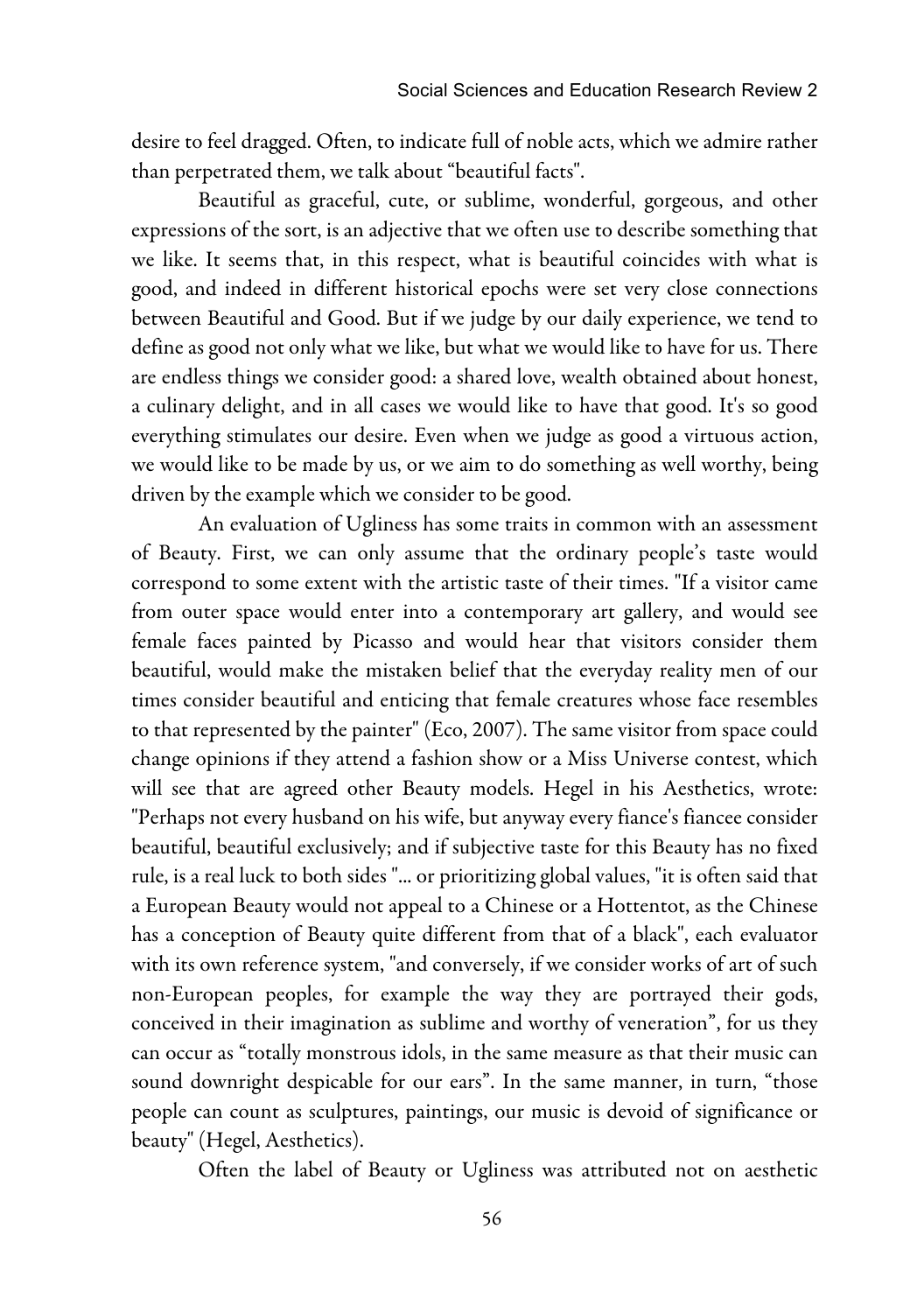#### Mihaela-Gabriela Păun, Mirela Teodorescu *Hermeneutics can make beauty and ugly as neutral (as neutrosophic)*

criteria, but on political and social issues. There is a passage in Marx (economic and philosophical Manuscripts of '44) in which is reminded that the possession of money can compensate the Ugliness: "Money, as has the ability to buy anything, to take possession of any object, is therefore subject by excellence ... The greater is my strength, as the higher is the power of money ... What I am and I can is not therefore at all determined by my individuality. I am ugly, but I can buy the most beautiful of women", so ugliness can be canceled, masked, hidden by this money, "as person I am hideous and crippled, but my money make me twenty-four feet; so no longer crippled. Is my money converting all my deficiencies in their opposite?"

On other side "It is enough to extend this thinking, shows U. Eco, about the power of money at a more general level and we shall understand more about the portraits of monarchs in the past ages, immortalized with devotion by court painters who, not wanting to highlight their flaws, do everything possible to sweeten their traits". These characters appear to us, no doubt, quite ugly (and so were probably on their time), but they were the "bearers of charismas", have such a born fascination of their omnipotence", that were regarded with adoration by their subjects (Eco, 2007). This transformation, passing from an evaluation state in another evaluation is the subject of neutrosophy, uncertainty.

"Sustaining that the Beauty and the Ugly are related to different times and cultures (or even planets) does not mean that they have all been attempts to define these two concepts according to a stable model" sustains Eco (Eco, 2005). If it would to reflect on that attitude of detachment that allows us to define "as beautiful as well that not awakens in us the desire, we should understand that, after all we are talking about Beauty whenever we enjoy something simply because it exists, whether or not that thing is in our possession" explains U. Eco (Eco, 2005). Even the wedding cake masterfully done, if we admire in the window of a pastry, "reveals itself as beautiful", whether for health reasons or lack of appetite we not want it as a good that must be won". It's nice that, if it were ours, "it would bringus delight", but "still remains beautiful even if it belongs to someone else" (Eco, 2005). Naturally we do not discuss here the attitude of "that one being in front of a beautiful object, such as its owner, from the desire to be admired every day or for its great economical value" (Eco, 2005). All of these forms of "passion, jealousy, desire of possession, envy or greed have nothing to do with the sense of Beauty" (Eco, 2005).

Regarding the artistic Ugly, almost all aesthetic theories, at least from ancient Greece to today argue that any form of ugliness can be saved by a faithful and effective artistic representation. Aristotle (in Poetics 1448b) talks about the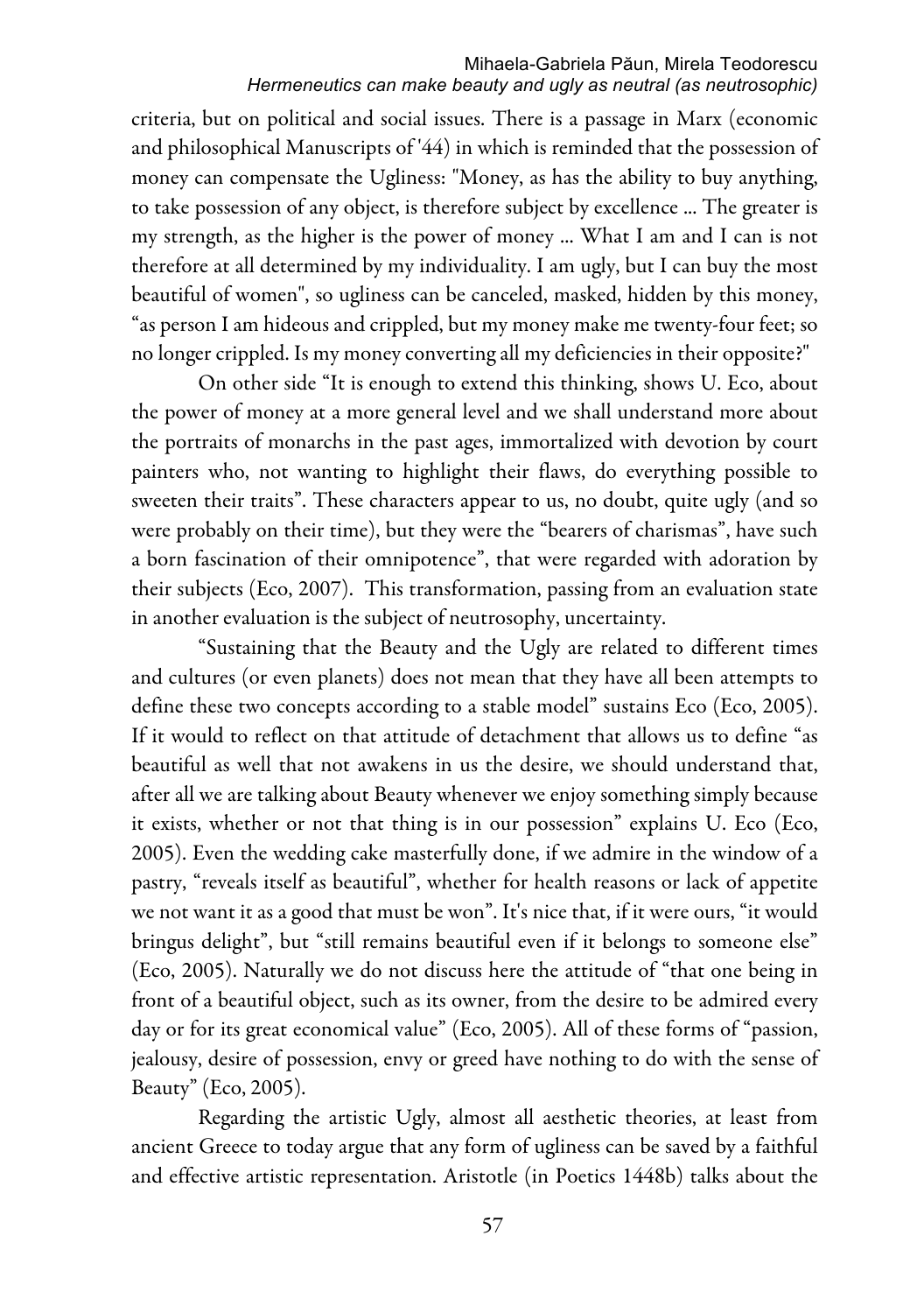possibility of representation of Beautyby masterfully imitating of what is repulsive, and Plutarch (in De audiedis Poetisa) argues that in the artistic representation imitated Ugly remains as such, but by the mastership artistry is loaded of the reverberations of Beauty.

Theorists often do not take into account the many individual variables, "the idiosyncrasies or deviant behaviors". It is true that the "experience of Beauty involves a disinterested contemplation, but it is likely that a teenager with certain disorders have a passionate reaction even in face of a statue Venus of Milo". The same thing is available also for the category of Ugly: "a storybook which can cause terrible dreams to children, while the other children of the same age, it remains just a funny illustration" (Eco, 2007).

Ugly could be defined simply as the opposite of Beauty, even if it is a concept that is changed with the evolution of its otherwise? The first and most complete Aesthetics of Ugly, developed by Karl Rosenkrantz in 1853, draws an analogy between Ugly and moral evil. So as evil and sin opposite good, related to which is hell, as well Ugly is "The hell of Beauty". Rosenkrantz resumes the traditional idea according to which Ugly is the opposite of Beauty or rather a sort of possible error that Beauty can contain within himself; and thus any aesthetic, in its quality of science of Beauty, is required to approach the concept of Ugly. But when Rosenkrantz passes from the abstract definitions to phenomenology of the various embodiments of Ugly, we get the ability to foresee a kind of "autonomy of Ugly", making it to present itself as something much richer and more complex than a series of simple negation of various forms of beautiful. He thoroughly examines Natural Ugly, Spiritually Ugly, Ugly in art (with its various forms of artistic inaccuracies), formlessness, asymmetry, disharmony, disfigurement and deformity (to be insignificant, weak, coward, banal, random, arbitrary, grossly) different forms that have being repulsive (awkwardness, death, abysse, terrible, stupidity, unpleasent, delinquency, spectral, demonic, witchcraft, satanic) (Eco, 2007).

If we analyze the synonyms of the words beautiful and ugly, we find that what is considered beautiful is cute, graceful, pleasant, attractive, delicious, charming, attractive, harmonious, wonderful, delicate, nice, agreeable, magnificent, splendid, fascinating, excellent, exceptional fabulous, fairytale, fantasy, magic, mirabilite, valuable, spectacular, sublime, superb, and it is considered ugly everything is repulsive, horrible, disgusting, unpleasant, the grotesque, abominable, disgusting, hateful, indecent, polluted, dirty, obscene,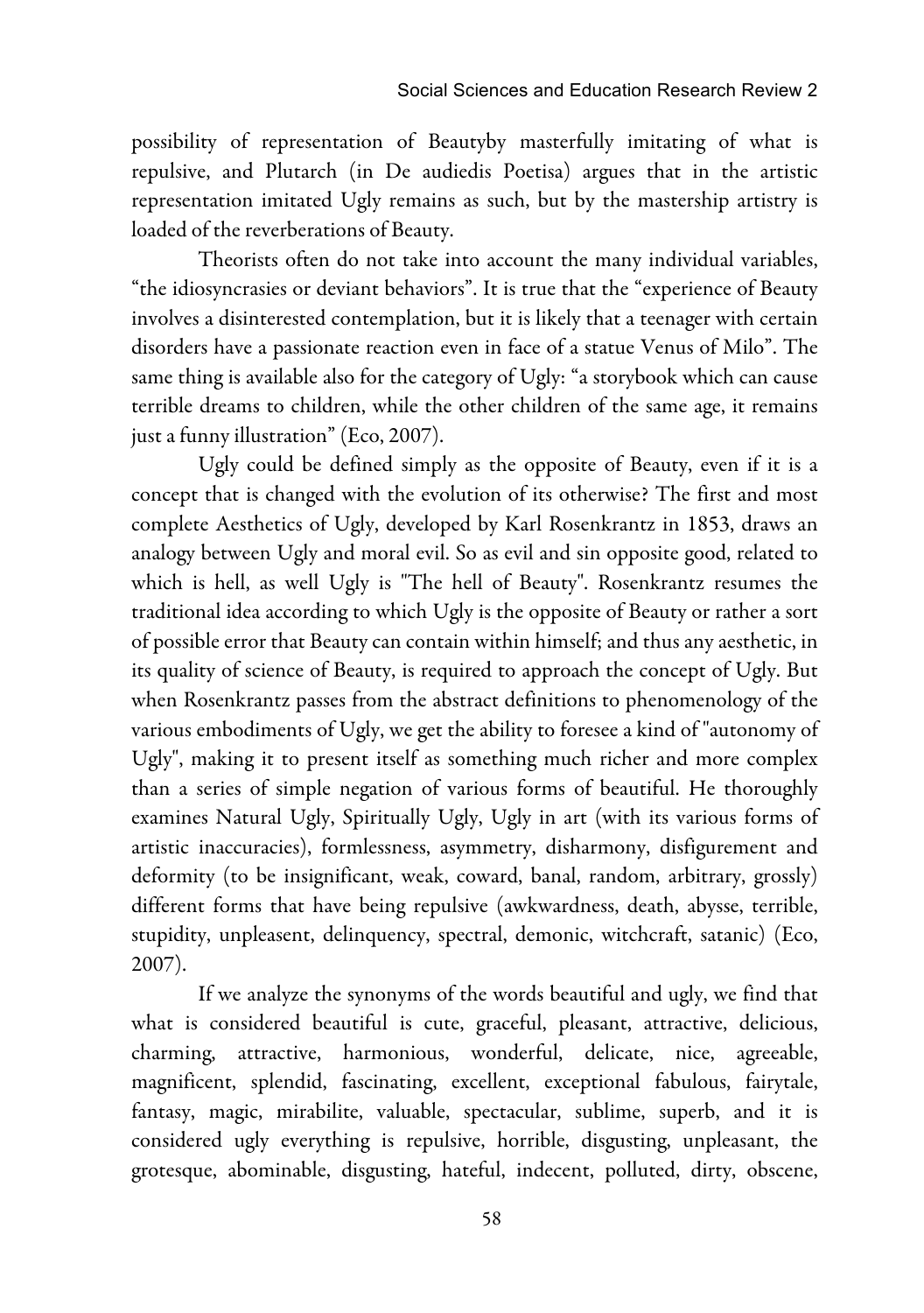#### Mihaela-Gabriela Păun, Mirela Teodorescu *Hermeneutics can make beauty and ugly as neutral (as neutrosophic)*

hideous, terrifying, abject, monstrous, horrible, horrifying, miscreated, nasty, scary, terrible, cruel, nightmarish, revolting, repulsive, disgusting, brackish, fetid, despicable, repugnant, hulking, oppressive, indecent, deformed, distorted (without counting the horror that can occur in areas traditionally attributed Beauty, like the fairy tale world, of fantasy, of magic, of the sublime) (Eco, 2007).

It might even suggest, as did Nietzsche in Twilight of the Gods, that "in Beauty, man puts himself as the norm of perfection" and "in it praises ... Man in fact is reflected in things and believes beautiful everything that neglects the face" and Ugly is understood as "a sign or a symptom of degeneration ... any symptom of exhaustion, of the disturbance, of the aging, of the fatigue, any form of nonfreedom, such as convulsions or paralysis, but especially the smell, color, dissolution shape, of putrefaction, all evoke the same kind of reaction, "ugly" as a value judgment ... What now hates man? Undoubtedly, hates twilight of his own model" (Nietzsche). "Nietzsche's argument, shows U. Eco, is narcissistic anthropomorphic type, but it learn us that Beauty and Ugliness are defined according to a "specific" model, "that depends on the species" and the notion of species is extended from people from all other entities".

## 3 Conclusions

Probably most contemporaries of Rembrandt, instead of admiration for the skill with which he knew how to paint a sectioned cadaver on anatomic study table, they felt more like horror, as in front of a real corpse. Similarly, who experienced the bombardment might not look Picasso's Guernica with disinterested aesthetic detachment, but to relive the terror that old experience. So, we have also to consider the chorus witches from Macbeth (Shakespeare) if they have or not right, when shouting "Beauty is Ugly and Ugly is Beauty". So says also Brancusi, he doesn't create the Beauty, he just removes unnecessary material to be easier for us to discover new Beauty next to him. Similarly we define (is removed) <anti-A> for Beauty and for its sense, to be visible the Beauty of our existence in front of nonexistence. Of nonexistence fears any existence, even the Universe itself, maybe nonexistence in itself is not afraid of itself, or people who in their existence forget or do not know that they exist there. Similarly we define (we remove) <anti A> for the Beauty and its sense, to be visible the beauty of our existence in front of the nonexistence.

## References

Aristotel (2011). *Poetica*. București: Univers Enciclopedic.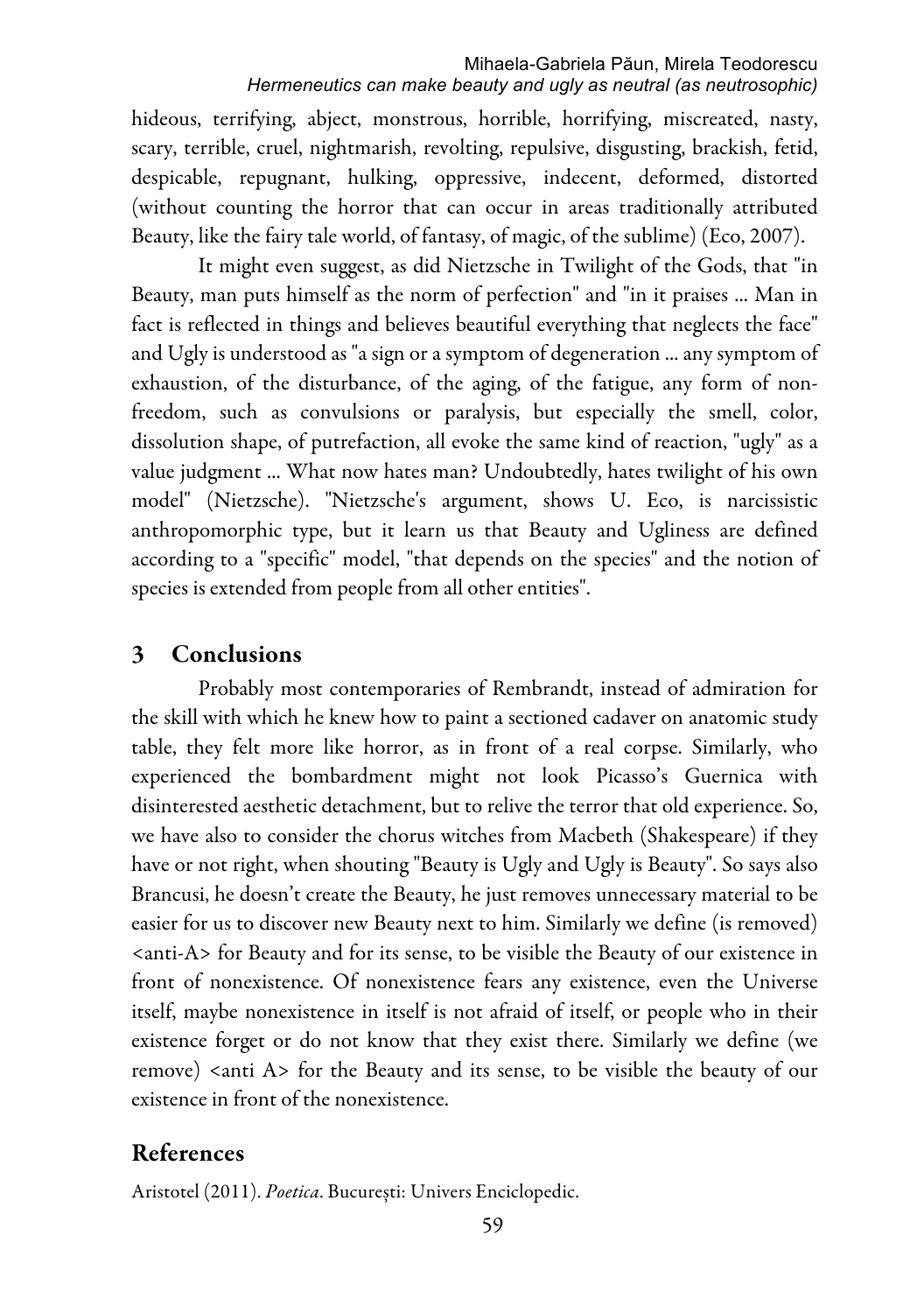Boldea, I. (2002). Canonul în literatura română. *Studia Universitatis Petru Maior-Philologia*, (01), 32-37.

Călinescu, G. (1968). *Principii de estetic*ă. Bucuresti: Editura pentru literatură.

- Bunăiașu, C. M., Vlăduțescu, Ș., & Strungă, A. C. (2014). Managerial competences in the field of university curriculum for virtual learning communities. *Revista Romaneasca pentru Educatie Multidimensionala*, *6*(2), 17-27.
- Crăciun, G. (2003). Introducere în teoria literaturii. Cartier.
- Dima, A., & Muthu, M. (2003). Gândirea românească în estetică: aspecte contemporane. Dacia.
- Eco, U. (2005). *Istoria Frumosului*. Bucuresti: Rao,
- Eco, U. (2007). *Istoria Urâtului.* Bucuresti: Rao.
- Gifu, D., Modrak, V., & [Teodorescu, M. \(2014\). Highlights on mental processes in](https://www.researchgate.net/publication/265335569_Highlights_on_Mental_Processes_in_Management?el=1_x_8&enrichId=rgreq-7344f04c30da94bed6c18f228b9c119c-XXX&enrichSource=Y292ZXJQYWdlOzI3NDU2NDcwMTtBUzoyMTUyNzA3NzA2NDcwNDBAMTQyODMzNTk1OTQyNg==) management. *[International Letters of Social and Humanistic Sciences](https://www.researchgate.net/publication/265335569_Highlights_on_Mental_Processes_in_Management?el=1_x_8&enrichId=rgreq-7344f04c30da94bed6c18f228b9c119c-XXX&enrichSource=Y292ZXJQYWdlOzI3NDU2NDcwMTtBUzoyMTUyNzA3NzA2NDcwNDBAMTQyODMzNTk1OTQyNg==)*, (24), 56-65.
- Guyau, J. M. (1990). *Problemele esteticii contemporane*. Bucureşti: Meridiane.
- Hegel, G. W. F. (1966). *Prelegeri de estetic*ă. vol. I. București: Editura Academiei.
- Ionescu, D., & Teodorescu, M. (2014). Florentin Smarandache & Ştefan Vlăduţescu: Neutrosophic emergences and incidences in communication and information–Book review. *International Letters of Social and Humanistic Sciences*, (27), 94-99.
- Lefter, I. B. (2012). *Recapitularea modernit*ăț*ii. Pentru o nou*ă *istorie a literaturii române.* Ediția a II-a. Cu un epilog despre neomodernism. Pitești: Paralela 45.
- Lungu, Corina (2014). Semantic equivalences in Romanian medical terminology. *Social Sciences and Education Research Review*, 1.
- Marcus, S. (1984). *Paradoxul*. București: Albatros.
- Moraru, M. (1997). *[De nuptiis Mercurii et Philologiae](https://www.researchgate.net/publication/43361701_Prof_Dr_Mihai_Moraru_De_nuptiis_Mercurii_et_Philologiae?el=1_x_8&enrichId=rgreq-7344f04c30da94bed6c18f228b9c119c-XXX&enrichSource=Y292ZXJQYWdlOzI3NDU2NDcwMTtBUzoyMTUyNzA3NzA2NDcwNDBAMTQyODMzNTk1OTQyNg==)*. Editura Fundației culturale [române.](https://www.researchgate.net/publication/43361701_Prof_Dr_Mihai_Moraru_De_nuptiis_Mercurii_et_Philologiae?el=1_x_8&enrichId=rgreq-7344f04c30da94bed6c18f228b9c119c-XXX&enrichSource=Y292ZXJQYWdlOzI3NDU2NDcwMTtBUzoyMTUyNzA3NzA2NDcwNDBAMTQyODMzNTk1OTQyNg==)
- Nietzsche, F. (1993). *Amurgul zeilor*. București: Antet XX Press.
- Rosenkranz, K. (1984). *O estetic*ă *a urâtului între frumos* ş*i comic*, traducere, studiu introductiv şi note de Victor Ernest Maşek. Bucureşti: Editura Meridiane.
- Smarandache, F. (1998). A Unifying Field in Logics, Neutrosophic Logic/Neutrosophy, Neutrosophic Set, Neutrosophic Probability, Am. Res. Press.
- [Smarandache, F. \(2000\). Linguistic Paradoxes and Tautologies.](https://www.researchgate.net/publication/305130739_Linguistic_Paradoxes_and_Tautologies?el=1_x_8&enrichId=rgreq-7344f04c30da94bed6c18f228b9c119c-XXX&enrichSource=Y292ZXJQYWdlOzI3NDU2NDcwMTtBUzoyMTUyNzA3NzA2NDcwNDBAMTQyODMzNTk1OTQyNg==) *Collected Papers, [Vol. III](https://www.researchgate.net/publication/305130739_Linguistic_Paradoxes_and_Tautologies?el=1_x_8&enrichId=rgreq-7344f04c30da94bed6c18f228b9c119c-XXX&enrichSource=Y292ZXJQYWdlOzI3NDU2NDcwMTtBUzoyMTUyNzA3NzA2NDcwNDBAMTQyODMzNTk1OTQyNg==)*, *3*, 122.
- Smarandache, F. (2005). [A Unifying Field in Logics: Neutrosophic Logic.](https://www.researchgate.net/publication/266416576_A_unifying_field_in_logics_Neutrosophic_logic?el=1_x_8&enrichId=rgreq-7344f04c30da94bed6c18f228b9c119c-XXX&enrichSource=Y292ZXJQYWdlOzI3NDU2NDcwMTtBUzoyMTUyNzA3NzA2NDcwNDBAMTQyODMzNTk1OTQyNg==) [Neutrosophy, Neutrosophic Set, Neutrosophic Probability: Neutrsophic](https://www.researchgate.net/publication/266416576_A_unifying_field_in_logics_Neutrosophic_logic?el=1_x_8&enrichId=rgreq-7344f04c30da94bed6c18f228b9c119c-XXX&enrichSource=Y292ZXJQYWdlOzI3NDU2NDcwMTtBUzoyMTUyNzA3NzA2NDcwNDBAMTQyODMzNTk1OTQyNg==) [Logic. Neutrosophy, Neutrosophic Set, Neutrosophic Probability. Infinite](https://www.researchgate.net/publication/266416576_A_unifying_field_in_logics_Neutrosophic_logic?el=1_x_8&enrichId=rgreq-7344f04c30da94bed6c18f228b9c119c-XXX&enrichSource=Y292ZXJQYWdlOzI3NDU2NDcwMTtBUzoyMTUyNzA3NzA2NDcwNDBAMTQyODMzNTk1OTQyNg==) [Study.](https://www.researchgate.net/publication/266416576_A_unifying_field_in_logics_Neutrosophic_logic?el=1_x_8&enrichId=rgreq-7344f04c30da94bed6c18f228b9c119c-XXX&enrichSource=Y292ZXJQYWdlOzI3NDU2NDcwMTtBUzoyMTUyNzA3NzA2NDcwNDBAMTQyODMzNTk1OTQyNg==)
- Smarandache, F. (2010). *Neutrosophic Logic as a Theory of Everything in Logics*. Multispace and Multistructure. Neutrosophic Transdisciplinariry (100 Collected Papers of Sciences), 525-527.
- Smarandache, F. (2010). *The Neutrosophic Research Method in Scientific and Humanistic*